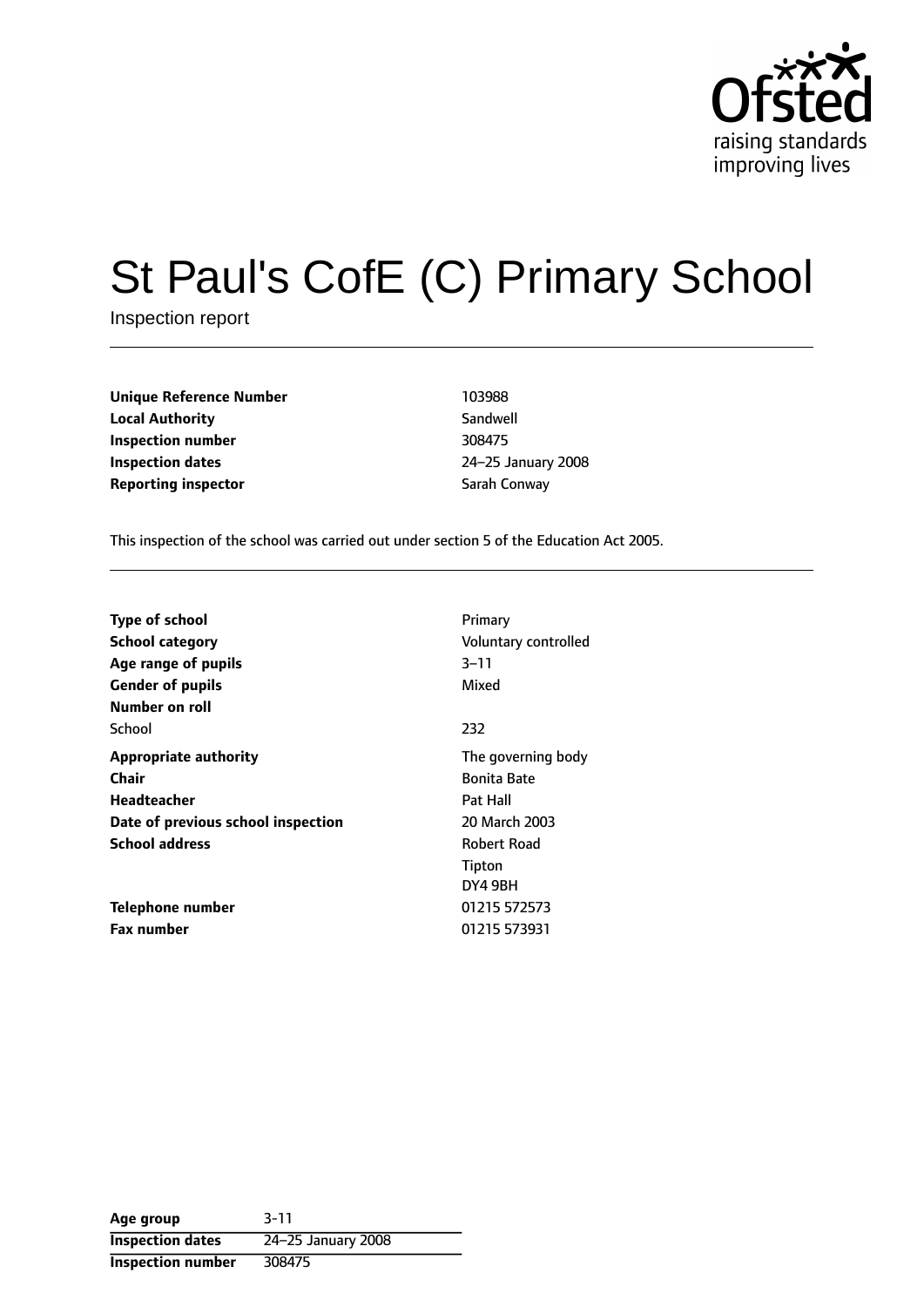.

© Crown copyright 2008

#### Website: www.ofsted.gov.uk

This document may be reproduced in whole or in part for non-commercial educational purposes, provided that the information quoted is reproduced without adaptation and the source and date of publication are stated.

Further copies of this report are obtainable from the school. Under the Education Act 2005, the school must provide a copy of this report free of charge to certain categories of people. A charge not exceeding the full cost of reproduction may be made for any other copies supplied.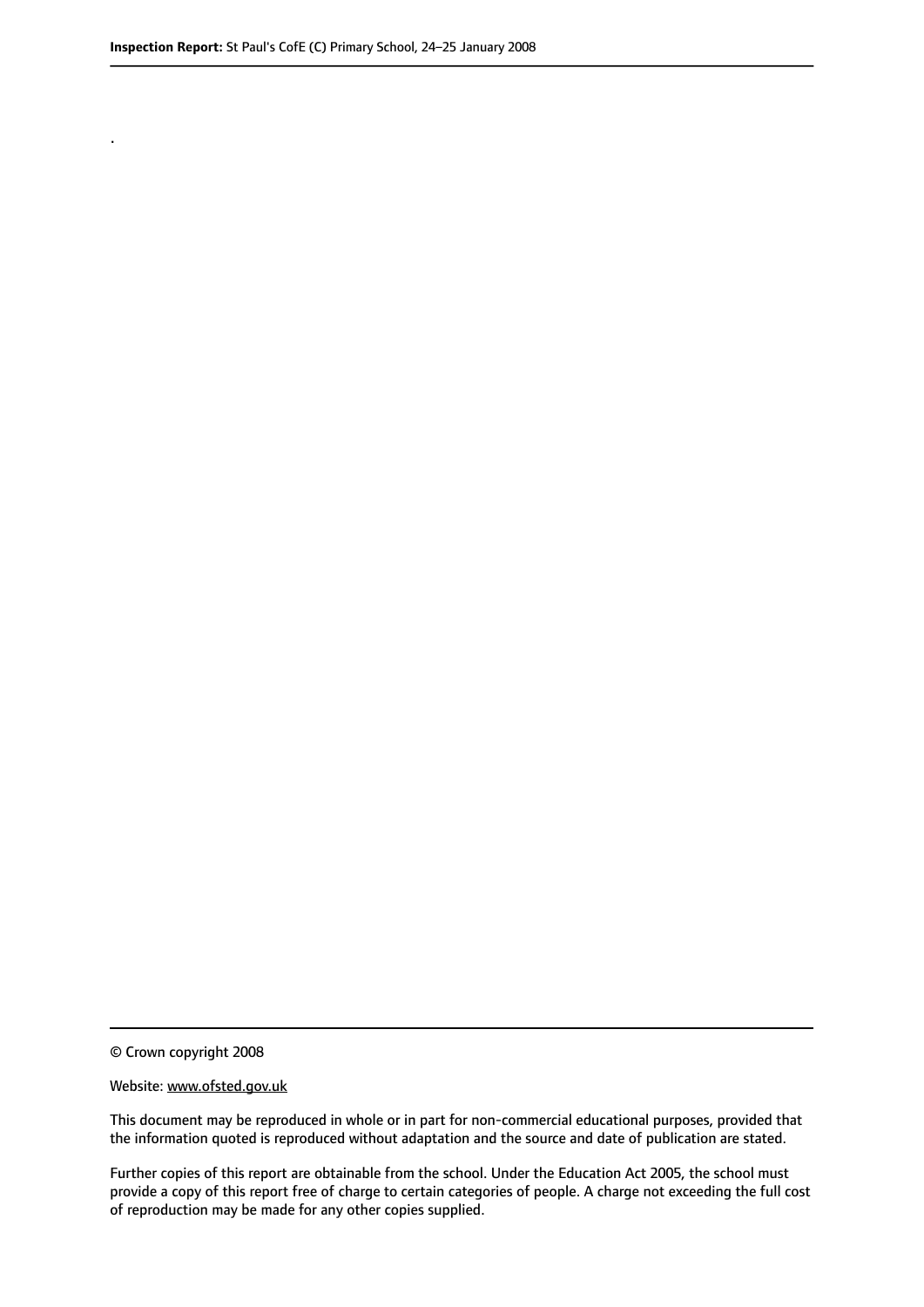## **Introduction**

The inspection was carried out by two Additional Inspectors.

#### **Description of the school**

St Paul's Primary School is a voluntary controlled Church of England school which is of average size. It draws its pupils from an area which is considerably less advantaged than average. The proportion of pupils entitled to free school meals is above average. The great majority of pupils are from White British backgrounds. When children start in the Nursery, their level of skills and knowledge is very low, especially in their social and language development. The school is a registered provider of an extended school facility. It has Healthy School status.

#### **Key for inspection grades**

| Grade 1 | Outstanding  |
|---------|--------------|
| Grade 2 | Good         |
| Grade 3 | Satisfactory |
| Grade 4 | Inadequate   |
|         |              |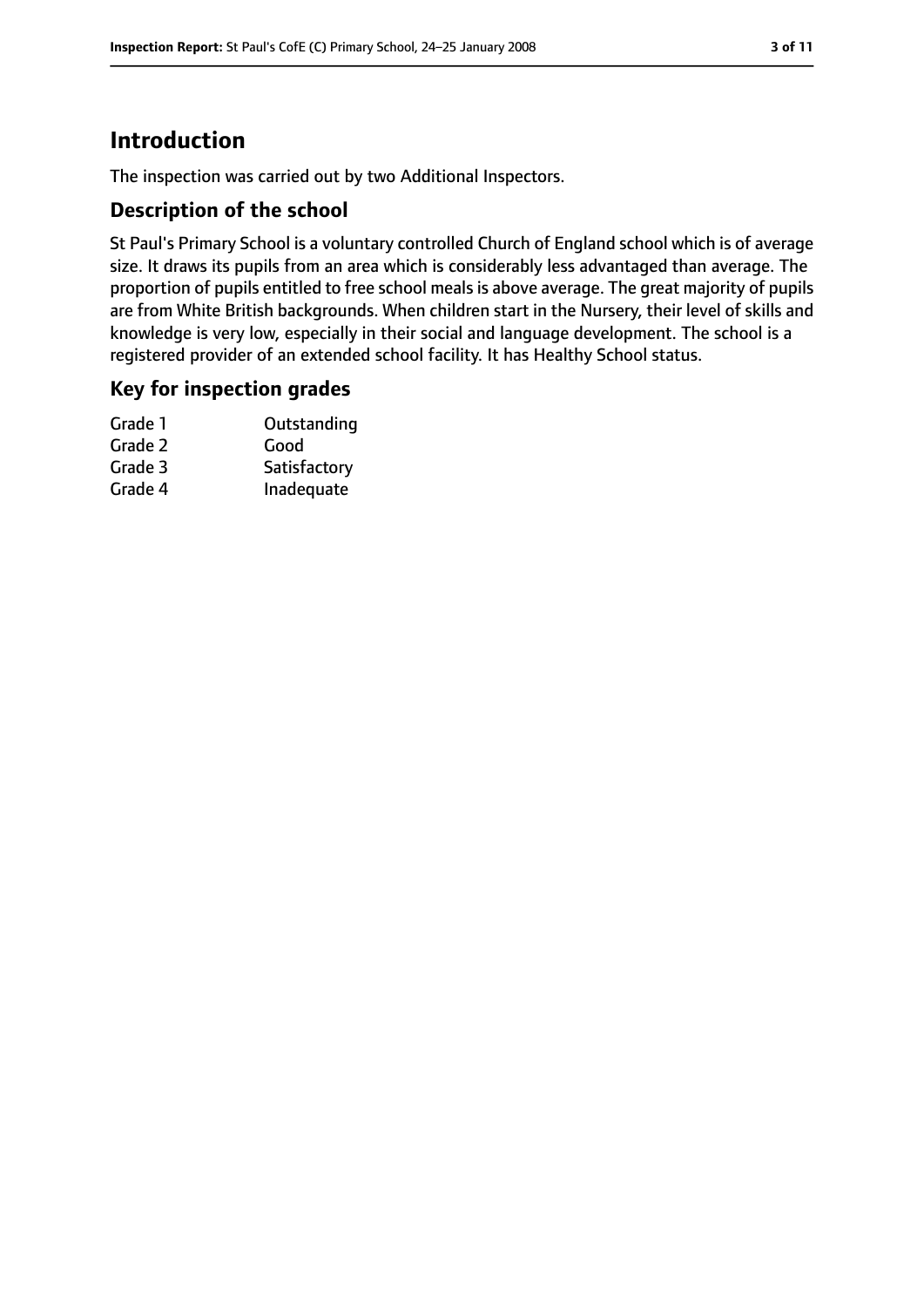## **Overall effectiveness of the school**

#### **Grade: 3**

St Paul's C of E Primary School provides a satisfactory standard of education for its pupils. Children enter the Nursery with very low skills for their age.Teachers help them to settle in quickly and they make good progress. Progress is inconsistent but satisfactory overall in Years 1 to 6. By the time pupils leave Year 6, standards are below average. The more able pupils do not make as much progress as they should. Pupils make better progress overall in mathematics and science than in English, especially writing. Pupils with learning difficulties and/or disabilities make satisfactory progress because their work is tailored to their needs.

Senior leaders have a clear focus on improving standards. The school is part of the local authority's intensifying support programme in order to sharpen the focus on raised standards and achievements. Senior leaders have improved the quality of teaching, which is raising achievement and standards. There is a range of systems to monitor pupils' attainment but they are not yet used effectively enough to produce fully reliable school self-evaluation. Senior leaders analyse fully the test results and other assessments and use this information to target support for pupils. There is evaluation of the success of such support to raise standards but there is limited recorded tracking of pupils' progress.

Teaching overall is satisfactory. It is good in the Nursery, which enables children to get off to a good start. Although teaching is satisfactory in Key Stage 1, it is not as strong as in Key Stage 2. Teachers track pupils' current progress but there is inconsistency in the use of this information to ensure work is matched appropriately to pupils' needs, which hinders their progress. There is not enough opportunity in lessons for pupils to write independently and for extended periods.

Pupils' personal development and well-being are significant strengths in the school and receive careful attention from all staff. Pupils respond well because of the caring ethos and positive relationships between pupils and adults. They grow in confidence, behave well and take on responsibilities as they move through the school. As one parent commented, 'Both of my children are happy and content at school and show great enthusiasm for learning.'

The curriculum is satisfactory. The safeguarding of all pupils is good. Pupils know who to go to when they have an accident or are worried about something. Academic quidance is satisfactory and improving. Pupils know their targets in English and mathematics, and what they have to do to improve. Pupils with learning difficulties and/or disabilities are guided well.

The school has had difficulty in recruiting suitably qualified teaching staff in Year 6, which has resulted in a considerable additional workload for senior leaders. Leadership and management are satisfactory and the school has made the necessary improvement since the last inspection. Governors support the school's work to make improvement satisfactorily, although they are not yet questioning the school about its performance with enough rigour. The school has satisfactory capacity to make further improvements.

#### **Effectiveness of the Foundation Stage**

#### **Grade: 2**

Children in the Foundation Stage get off to a good start in the Nursery and Reception classes. Although many have not reached the levels expected of children when they leave Reception, they have made good progress. The good teaching takes full account of the needs of the children and there is a good balance of adult-directed activities and those which allow children to explore and investigate independently. There is a close match between the activities and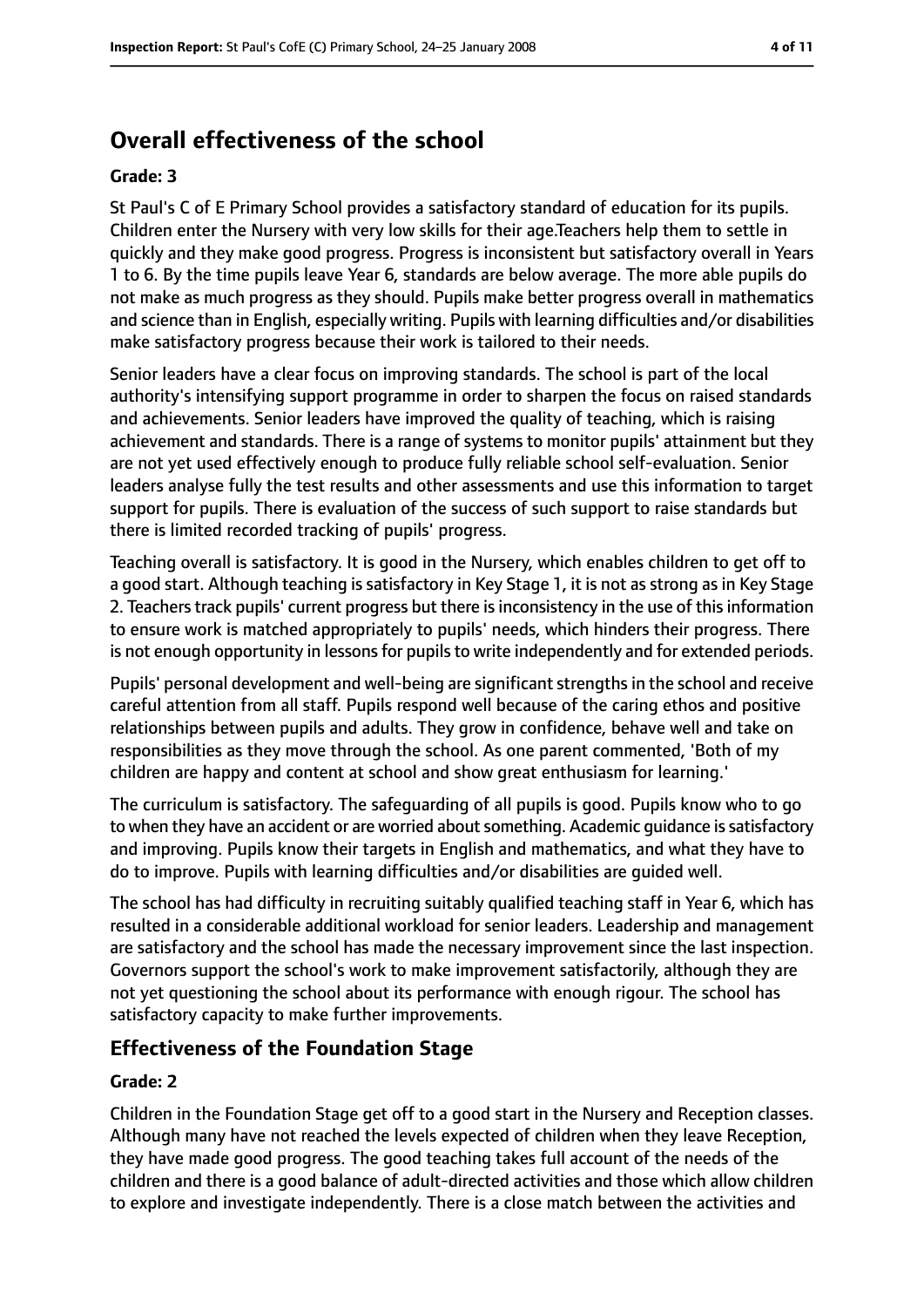learners' needs. Children's personal and social development is fostered very well. The attractive and stimulating classrooms effectively promote children's learning and good use is made of the outdoor area. In both classes, teachers and their assistants work well together in a close-knit team and this contributes to children's achievement.

#### **What the school should do to improve further**

- Improve the quality of teaching so that it is consistently good for all ages and ability groups in order to accelerate progress, especially in Key Stage 1.
- Improve the teaching of writing to ensure pupils make better progress in English.
- Make sure tracking and monitoring systems are used to identify key areas for improvement.
- Improve the capacity of the governoring body to hold the school to account.

A small proportion of the schools whose overall effectiveness is judged satisfactory but which have areas of underperformance will receive a monitoring visit by an Ofsted inspector before their next section 5 inspection.

## **Achievement and standards**

#### **Grade: 3**

Achievement and standards are satisfactory overall. Standards are below average by the time pupils reach Year 6. They enter Nursery with skills and knowledge that are very low for their age as they have very weak social and language and communication skills. Children make good progress in the Foundation Stage, although many do not reach their targets by the time they leave Reception.

In Key Stage 1, whilst pupils make satisfactory progress, it is inconsistent. Standards at the end of Year 2 are well below average. The rate of progress made by pupils in Key Stage 2 lessons is improving and standards are below average by the end of Year 6. Improved progress in mathematics and science is contributing to an improvement in standards. More able pupils do not make consistent progress because their work is not matched consistently to their needs. Those who have learning difficulties and/or disabilities make the expected progress because their work is suitably matched.

Pupils' standards in writing are low because they have had limited experiences of writing independently and for extended periods. The school is now addressing this satisfactorily through the recent introduction of 'Big Write' materials.

## **Personal development and well-being**

#### **Grade: 2**

Behaviour is good and pupils generally enjoy their work and concentrate well. Occasionally, a few lose concentration when their teacher talks for too long. The school works hard to encourage good attendance and the current rate is broadly average.

Pupils' spiritual, moral, social and cultural development is good and makes a significant contribution to the caring and friendly atmosphere that is present in school. Pupils work together amicably and have a well developed sense of fair play. They have a good understanding of cultural diversity through celebrations such as 'Afro-Caribbean' and 'Asian' weeks, and are aware of different faiths. Pupils respond positively when given responsibility, for example, as friends for those who need extra support at break times, or as members of the school council.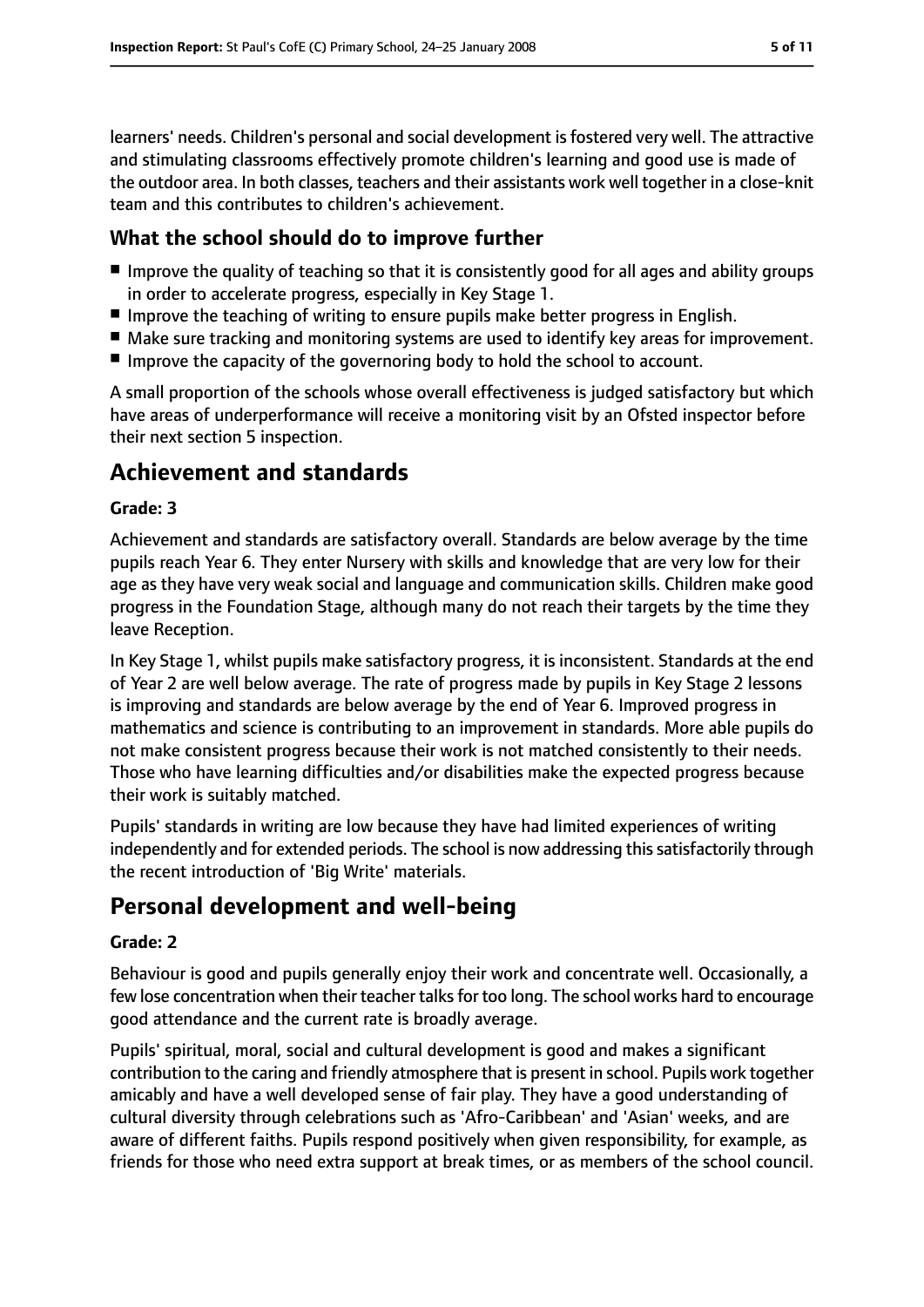They have a strong social and community awareness and are involved in numerouslocal initiatives such as 'Tipton Litter Watch', as well as being keen fundraisers for many good causes.

Pupils benefit from a range of physical activities and events such as an annual 'Healthy Week'. Consequently, they have a good understanding of the need for healthy eating and exercise. This is reflected in the 2007 Healthy Schools Gold Award. Pupils play sensibly and safely, and demonstrate concern for the welfare of others. They learn about the world of work through a valuable 'Young Enterprise' programme, are able to work together constructively and make satisfactory academic progress. Consequently, they are soundly prepared for their future.

# **Quality of provision**

#### **Teaching and learning**

#### **Grade: 3**

Overall teaching is satisfactory, although it is inconsistent across year groups, particularly in Key Stage 1. Classrooms are attractive and welcoming spacesin which to learn, and relationships between pupils and teachers are generally good.

Teachers have sound subject knowledge. Teachers manage behaviour well and activities are clearly explained so that pupils know what to do. Progress is best where the pace of teaching is brisk and there is greater challenge, which more effectively meets the needs of all children, especially the more able pupils. Children in the Nursery benefit from particularly skilful teaching.

Teachers' planning is conscientious and very effective in addressing the social and personal development of pupils with learning difficulties and/or disabilities. The school sets individual targets and tracks progress against challenging targets designed to ensure pupils reach national standards. However, work is not consistently matched closely enough to the needs of all learners. In addition, pupils' targets are not revised quickly enough once they are met, which affects the progress of pupils who are capable of reaching the higher levels.

#### **Curriculum and other activities**

#### **Grade: 3**

The curriculum covers all the subjects that it should and it allows the pupils to develop their skills, knowledge and understanding satisfactorily. There is an improved curriculum for science with appropriate programmes of work. School leaders recognise that more use can be made of information and communication technology to support learning in other subjects. A strength of the curriculum is the opportunity for pupils to develop skills in personal, social and health matters. Children in the Foundation Stage have a carefully planned curriculum that meets their needs.

There is a satisfactory programme of out of school activities that includes educational visits and a number of sports activities. The 'After School Club' and 'Breakfast Club' are well attended by pupils and greatly appreciated by those parents who make use of this extended school facility.

#### **Care, guidance and support**

#### **Grade: 3**

Pupils feel safe and secure, and know that they can approach staff or make use of the school's 'Suggestions or Concerns' box if they have any problems. They say teachers deal effectively with any incidents of bullying. 'The teachers make sure we are safe and happy,' commented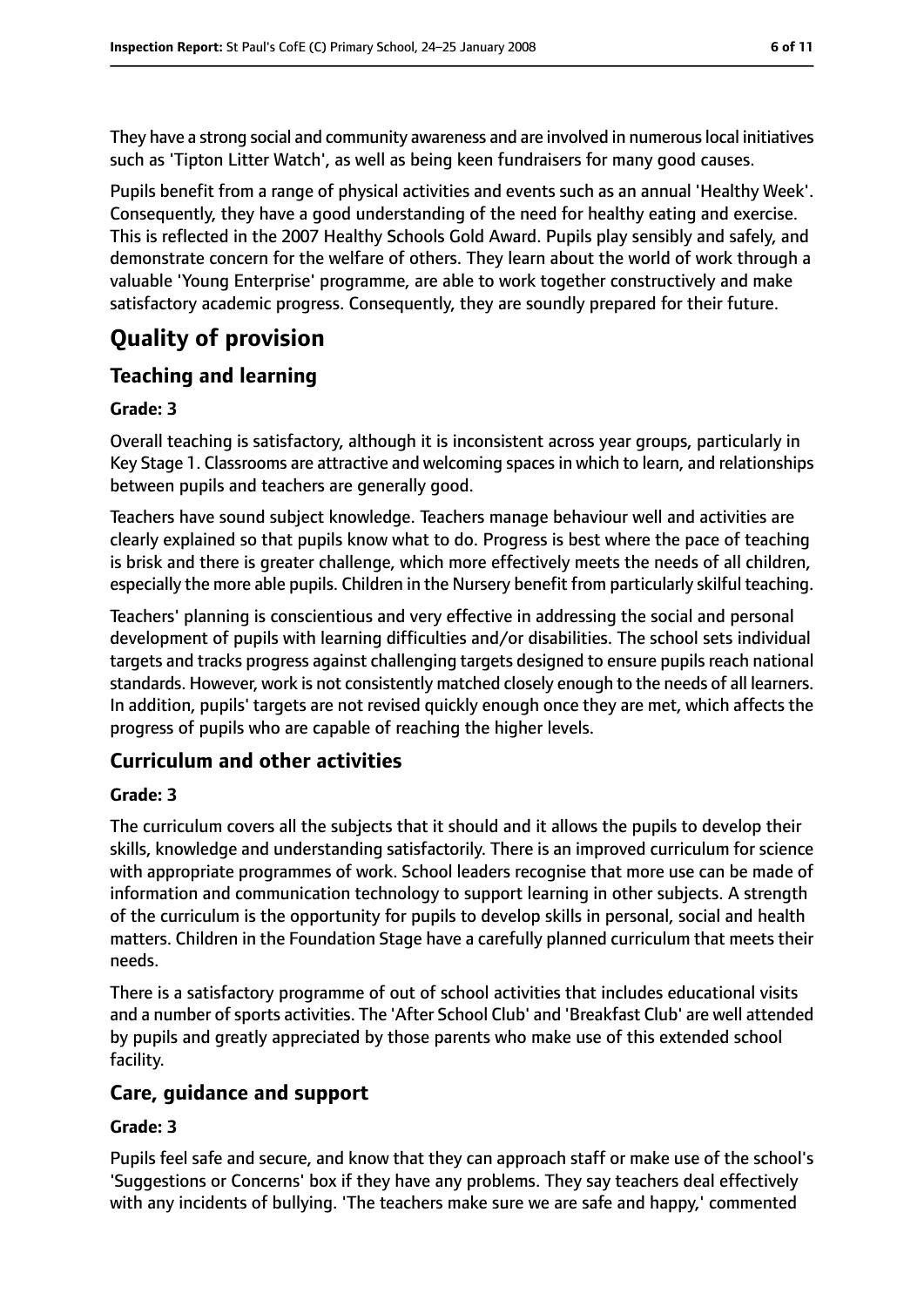one pupil. Child protection procedures are thorough, regular health and safety checks are carried out and risk assessments are undertaken when needed. Pupils' awareness is raised through a well planned programme for personal, social and health education and additional support is provided when necessary. For example, useful 'Anger Management' strategies have been explored with one year group. The school is actively involved in a multi-agency approach to support pupils and their families. In this, it has forged constructive and effective links with many organisations. In addition, good arrangements support the induction of children into the Nursery and the transfer to high schools at the end of Year 6.

Pupils' academic support and guidance are satisfactory. Pupils know their targets in English and mathematics and believe that they help them to improve. However, older pupils in particular do not have enough opportunities to judge their own work and identify their own targets. Targets are not revised quickly enough once they are met, which is affecting the progress of pupils who are on course to reach the higher levels. All teachers regularly mark pupils' work and provide encouraging comments. They also often include helpful feedback so that pupils know what to do to improve.

## **Leadership and management**

#### **Grade: 3**

Leadership and management are satisfactory. Senior leaders know pupils well and make good provision for their personal and social development, which contributesto their positive attitudes to learning. The school's recent participation in the local authority's intensifying support programme has renewed the focus on improving achievement and standards. Senior leaders are now using challenging targets satisfactorily to raise standards. Current systems to track and monitor pupils' progress are not tied in to school self-evaluation rigorously enough. There is a positive impact from external support to improve teaching, in particular from the local authority. The leadership team monitors the quality of provision and standards satisfactorily. The governing body shares the leadership team's commitment to ensuring the school provides a safe and secure environment in which to learn. It does not do enough to hold the school to account, particularly over standards and achievement.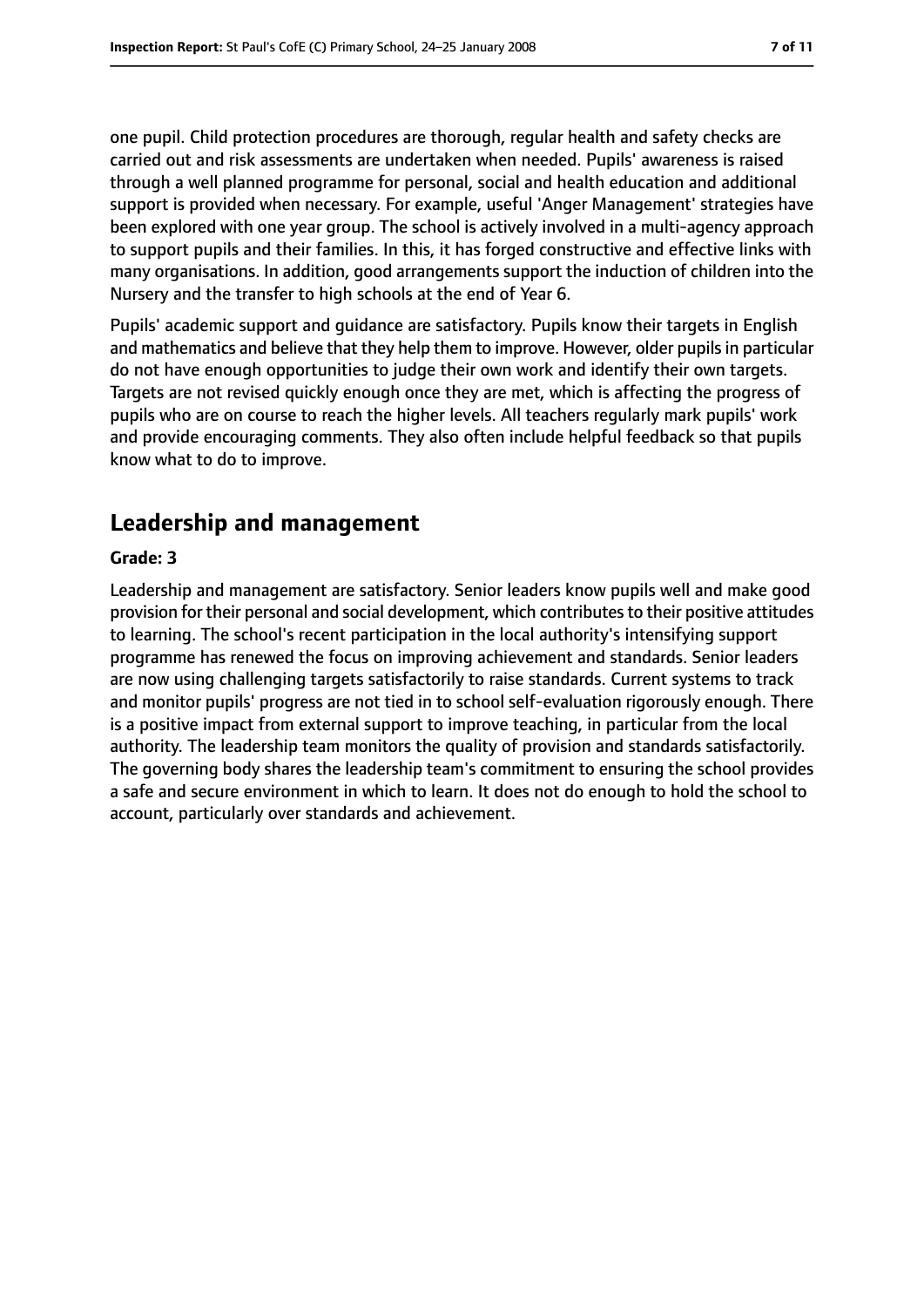**Any complaints about the inspection or the report should be made following the procedures set out in the guidance 'Complaints about school inspection', which is available from Ofsted's website: www.ofsted.gov.uk.**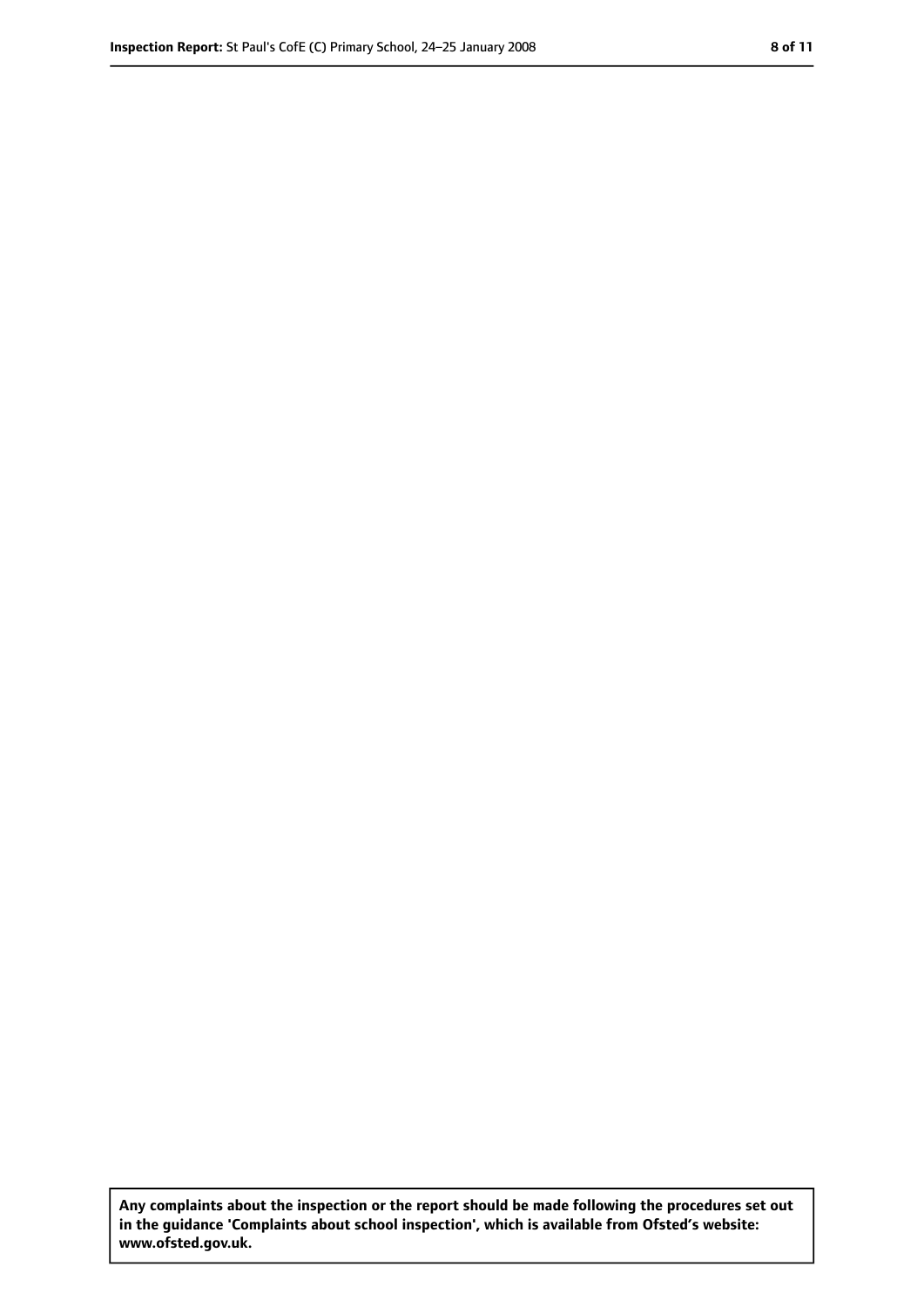## **Inspection judgements**

| $\dot{~}$ Key to judgements: grade 1 is outstanding, grade 2 good, grade 3 satisfactory, and | <b>School</b>  |
|----------------------------------------------------------------------------------------------|----------------|
| arade 4 inadequate                                                                           | <b>Overall</b> |

### **Overall effectiveness**

| How effective, efficient and inclusive is the provision of education, integrated<br>care and any extended services in meeting the needs of learners? |     |
|------------------------------------------------------------------------------------------------------------------------------------------------------|-----|
| Effective steps have been taken to promote improvement since the last<br>inspection                                                                  | Yes |
| How well does the school work in partnership with others to promote learners'<br>well-being?                                                         |     |
| The effectiveness of the Foundation Stage                                                                                                            |     |
| The capacity to make any necessary improvements                                                                                                      |     |

#### **Achievement and standards**

| How well do learners achieve?                                                                               |  |
|-------------------------------------------------------------------------------------------------------------|--|
| The standards <sup>1</sup> reached by learners                                                              |  |
| How well learners make progress, taking account of any significant variations between<br>groups of learners |  |
| How well learners with learning difficulties and disabilities make progress                                 |  |

#### **Personal development and well-being**

| How good is the overall personal development and well-being of the<br>learners?                                  |  |
|------------------------------------------------------------------------------------------------------------------|--|
| The extent of learners' spiritual, moral, social and cultural development                                        |  |
| The extent to which learners adopt healthy lifestyles                                                            |  |
| The extent to which learners adopt safe practices                                                                |  |
| How well learners enjoy their education                                                                          |  |
| The attendance of learners                                                                                       |  |
| The behaviour of learners                                                                                        |  |
| The extent to which learners make a positive contribution to the community                                       |  |
| How well learners develop workplace and other skills that will contribute to<br>their future economic well-being |  |

#### **The quality of provision**

| How effective are teaching and learning in meeting the full range of the<br>learners' needs?          |  |
|-------------------------------------------------------------------------------------------------------|--|
| How well do the curriculum and other activities meet the range of needs<br>and interests of learners? |  |
| How well are learners cared for, quided and supported?                                                |  |

#### **Annex A**

 $^1$  Grade 1 - Exceptionally and consistently high; Grade 2 - Generally above average with none significantly below average; Grade 3 - Broadly average to below average; Grade 4 - Exceptionally low.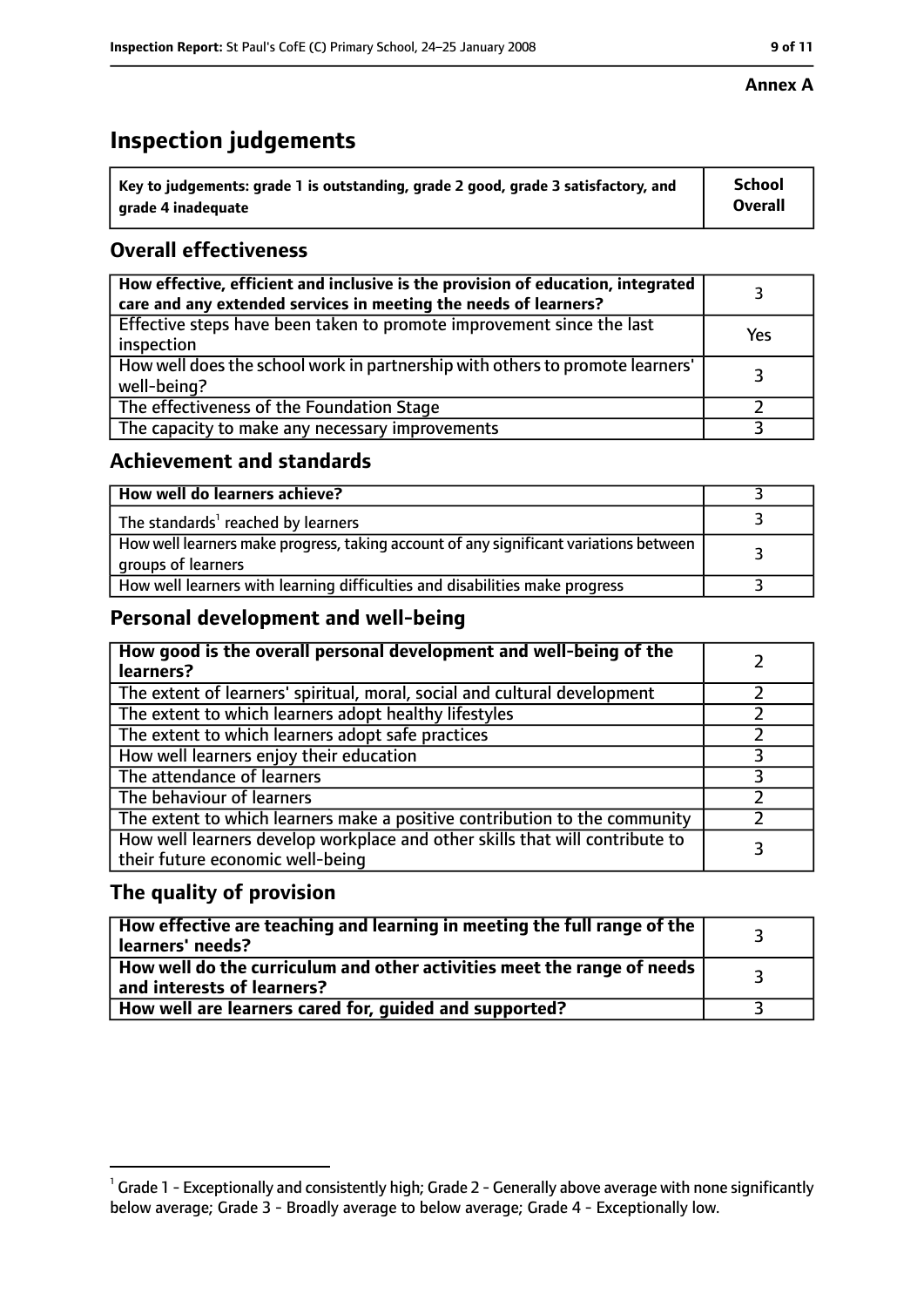#### **Annex A**

# **Leadership and management**

| How effective are leadership and management in raising achievement<br>and supporting all learners?                                              | 3         |
|-------------------------------------------------------------------------------------------------------------------------------------------------|-----------|
| How effectively leaders and managers at all levels set clear direction leading<br>to improvement and promote high quality of care and education |           |
| How effectively leaders and managers use challenging targets to raise standards                                                                 | 3         |
| The effectiveness of the school's self-evaluation                                                                                               | 4         |
| How well equality of opportunity is promoted and discrimination tackled so<br>that all learners achieve as well as they can                     | 3         |
| How effectively and efficiently resources, including staff, are deployed to<br>achieve value for money                                          | 3         |
| The extent to which governors and other supervisory boards discharge their<br>responsibilities                                                  | 4         |
| Do procedures for safequarding learners meet current government<br>requirements?                                                                | Yes       |
| Does this school require special measures?                                                                                                      | <b>No</b> |
| Does this school require a notice to improve?                                                                                                   | No        |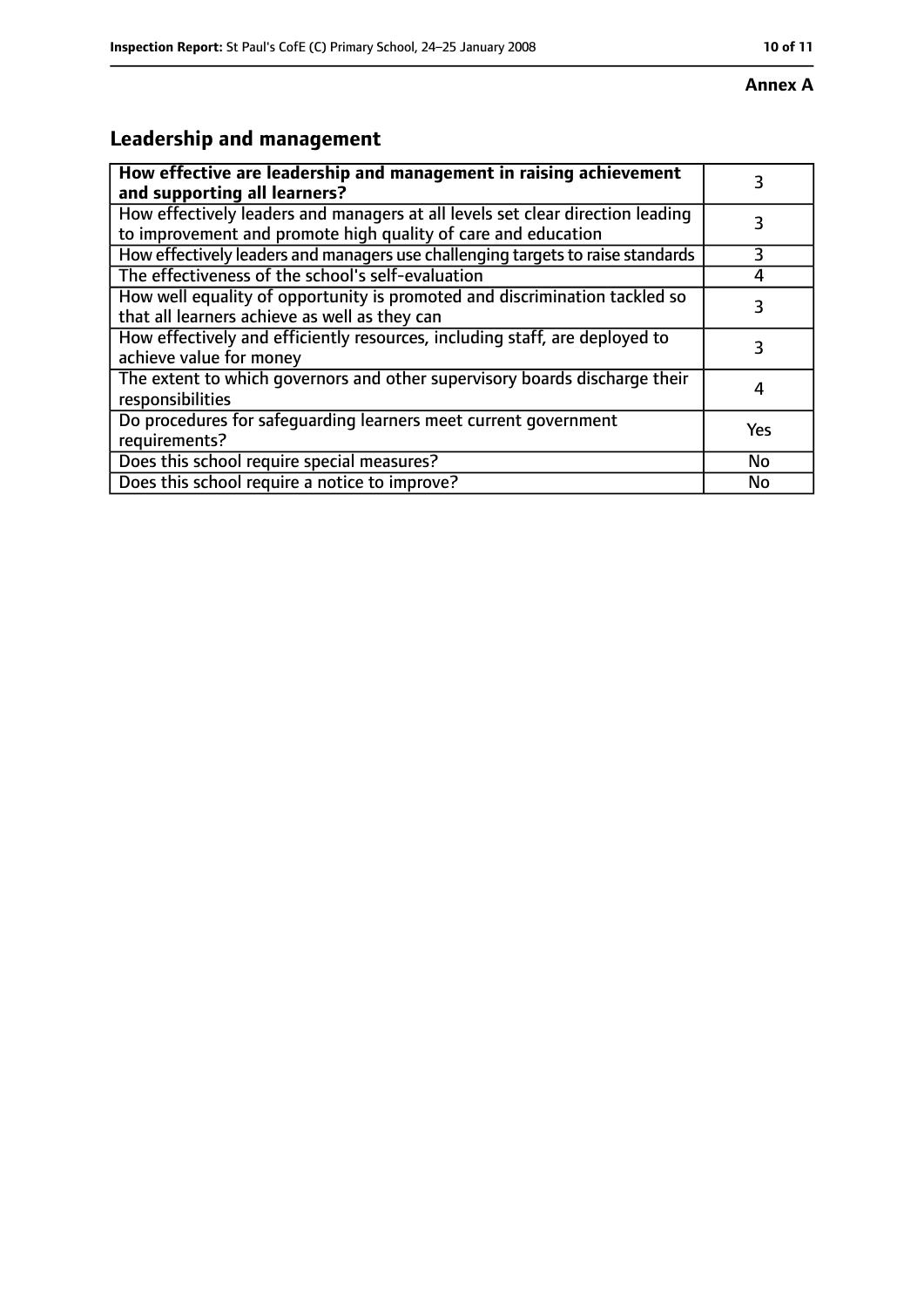## **Text from letter to pupils explaining the findings of the inspection**

28 January 2008

Dear Pupils

Inspection of St Paul's C Of E (C) Primary School, Tipton, DY4 9BH

We enjoyed the two days we spent with you recently and we would like to thank you for being so welcoming and helpful. Many of you told us that you enjoy your learning. Here are some of the things that contribute to that enjoyment.

- Your school provides you with a satisfactory education.
- You are taught satisfactorily.
- You have a good start in Nursery and Reception.
- The progress you make is satisfactory and improves as you get older.
- You reach just below the expected standards in your work.
- You attend regularly and behave very well.
- Teachers and other adults look after you well.
- You know what is fair and you look out for each other.
- Your school is led satisfactorily.

To help the school get even better, we have suggested four things for it to do:

- ensure you have even more good lessons, especially in Years 1 and 2
- improve the teaching of writing to ensure you make better progress in English
- ensure the school has good systems to help it know what it needs to do to improve
- ensure governors help to make the school a better place to learn.

We know that teachers and governors are eager to make these improvements and that you will help them.

Yours sincerely

Sarah Conway Lead inspector